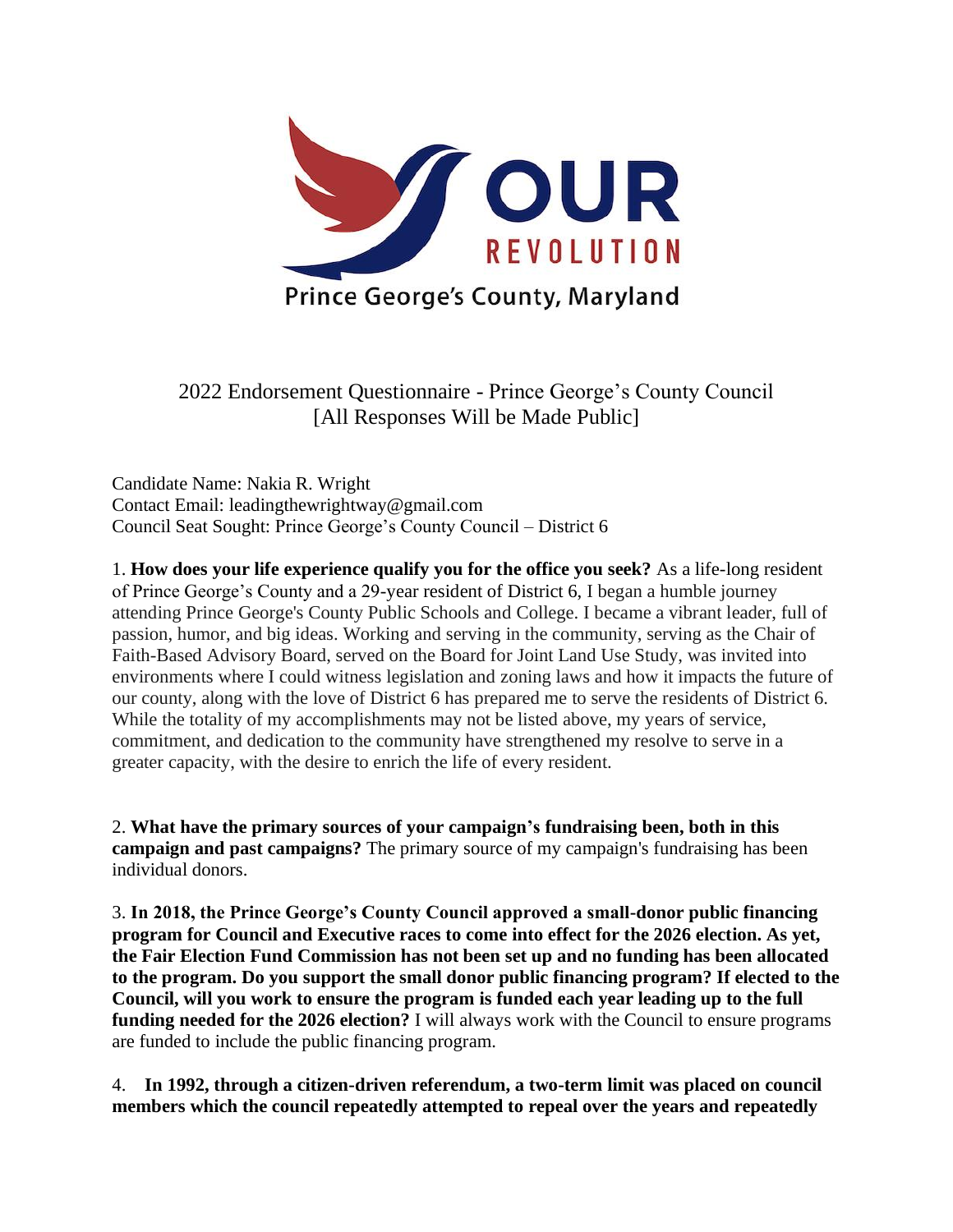**failed. As a result of the addition of two at-large seats on the council in 2016, the two-term limit has been diluted with council members allowed to jump from at-large to district seats and back without limit. Do you think district membership on the council is significantly different from at-large membership? Would you support or oppose the reinstatement of strict two-term limits?** District County Council members' primary responsibility is to the residents of his/her elected district. The At-Large, County Council member is not restricted to district lines but shares a responsibility to all of our residents. I would support the current legislation.

5. **What is your position on the Maryland MAGLEV train proposal?** I am very concerned about the environmental impact of the sensitive areas affected by the proposed construction.

6. **There is a great shortage of affordable housing in Prince George's County. What role can the County government have in creating policies that will provide affordable housing for residents at all income levels? How will you engage on this issue?** Create financial incentives to encourage builders to build new homes that are within reach for many first-time buyers. Focus on manufactured housing: Manufactured, modular, panelized, and precut homes are built entirely or partially in factories and assembled on site, these various forms of prefabricated dwellings are an attractive solution because they cost less to produce than homes built on-site and a quicker turnaround time than building. Lastly, we should continue with down payment assistance, particularly for first-generation homebuyers. This will provide low-wealth families with a much-needed start on the path to homeownership.

7. **As part of the Maryland Police Accountability Act of 2021 (HB670-2021), the Maryland General Assembly requires each county to set up a Police Accountability Board (PAB). Prince George's County Council must pass legislation to fulfill this State mandate.** 

- **a. Do you support incorporating the functions of the existing Citizen Complaint Oversight Panel in the PAB?**
- **b. How would you ensure that the composition of the PAB reflects the community?**
- **c. Do you support a PAB with subpoena powers and paid investigators to effectively review complaints of police misconduct filed by members of the public?**
- **d. Do you support adequate funding to staff the PAB to investigate the number of complaints filed, including budgeting for independent legal counsel?**

I support incorporating the functions of the existing Citizens Oversight Panel in the Police Accountability Board. Each County Council District must be represented on the board. Subpoena powers would be necessary to conduct hearings/investigations. Third party compensated investigators is a great proposal. Counsel and staff funding would be necessary for the board to investigate the filed complaints and conduct hearings as mandated to resolve complaints as any other administrative board.

8. **The County Council approved a councilmanic district map that was very different from the map created by the independent Redistricting Commission appointed by the council. The map was found illegal by two separate levels of our judicial system. Please share your thoughts on the Council's map, public opposition to the map, and the judicial finding.**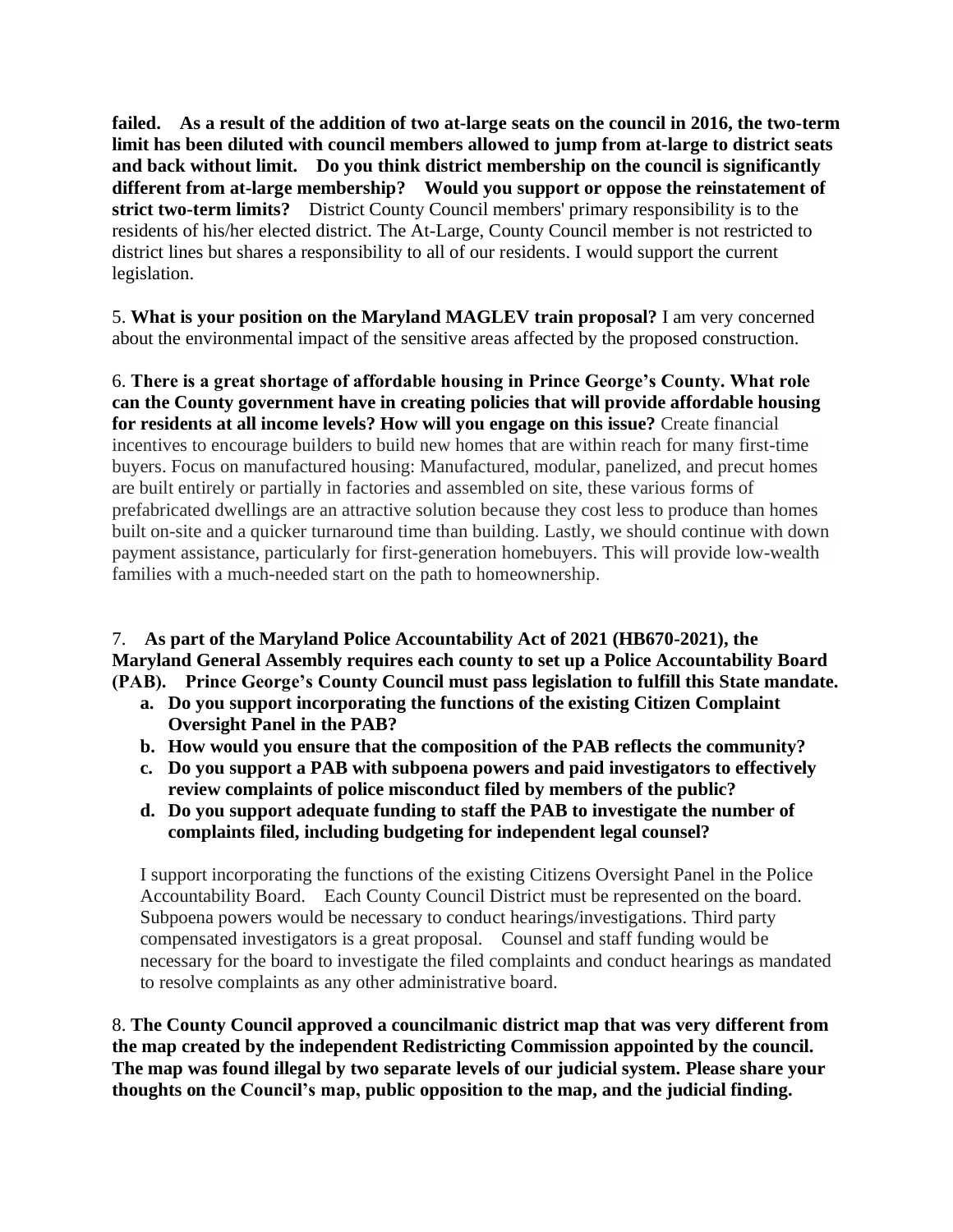The County Charter allows for the redistricting of the County Map every 10 years. The process was the complaint and the lack of transparency of the revised map. In addition, the candidates who already filed for election were impacted because they were no longer in the district filed. While the legal right is provided, the process was not transparent.

9. **The County has a massive backlog in school maintenance, renovation, replacement, and expansion, which former Board Chair and education stalwart, Dr. Alvin Thornton, has attributed in large part to 20 years of historical racial discrimination towards Prince George's students.**

- **a. The County's solution to part of this problem has been to engage in a Public-Private Partnership for the construction and maintenance of six middle schools - the first county in the entire country to engage in a P3 for school construction. Do you think that using private capital with significantly higher interest rates that places the burden on Prince George's taxpayers is a viable model to address historical racial discrimination or should the State make Prince George's schools whole through State funding.**
- **b. What is the solution to fixing the huge remaining backlog in school maintenance, renovation, replacement, and expansion?**
- **c. What actions do you think the County should take to ensure that school capacity matches current and future demand?**

State and County officials must work together to find funding to renovate, replace and expand existing schools with the growing population. The County must create a future plan to meet the demands of growing households and the need for additional schools.

10. **Should the Prince George's School Board be restored to a fully elected body? Why or why not?** Yes, the Prince George's School Board should be a fully elected body because it would be an equitable board that is all elected by the voters.

11. **Through legislation and through zoning and land use decisions, the Council plays a decisive role in county planning, and that planning drives transportation demand, demand for services and facilities, environmental and public health impacts, greenhouse gas emissions, and many other impacts. The Zoning Ordinance Rewrite eliminates the requirement that developers file Conceptual Site Plans (CSPSs) for certain kinds of projects. CSPs provide critical opportunities for public review and comment on land use proposals early in the development process. Will you commit to working to restore the requirement for CSPs as soon as possible?** Perhaps, County council can institute a new policy/procedure for public review early in the development process to replace the Conceptual Site Process

12. **The County Council often uses Zoning Text Amendment bills to rewrite the Zoning Ordinance on the fly and to help developers advance certain projects without going through the normal public review process. ZTAs weaken the Zoning Ordinance and undermine the public's right to know and to have a meaningful say on development proposals. Will you commit to working to end or severely curtail the use of ZTAs and to**